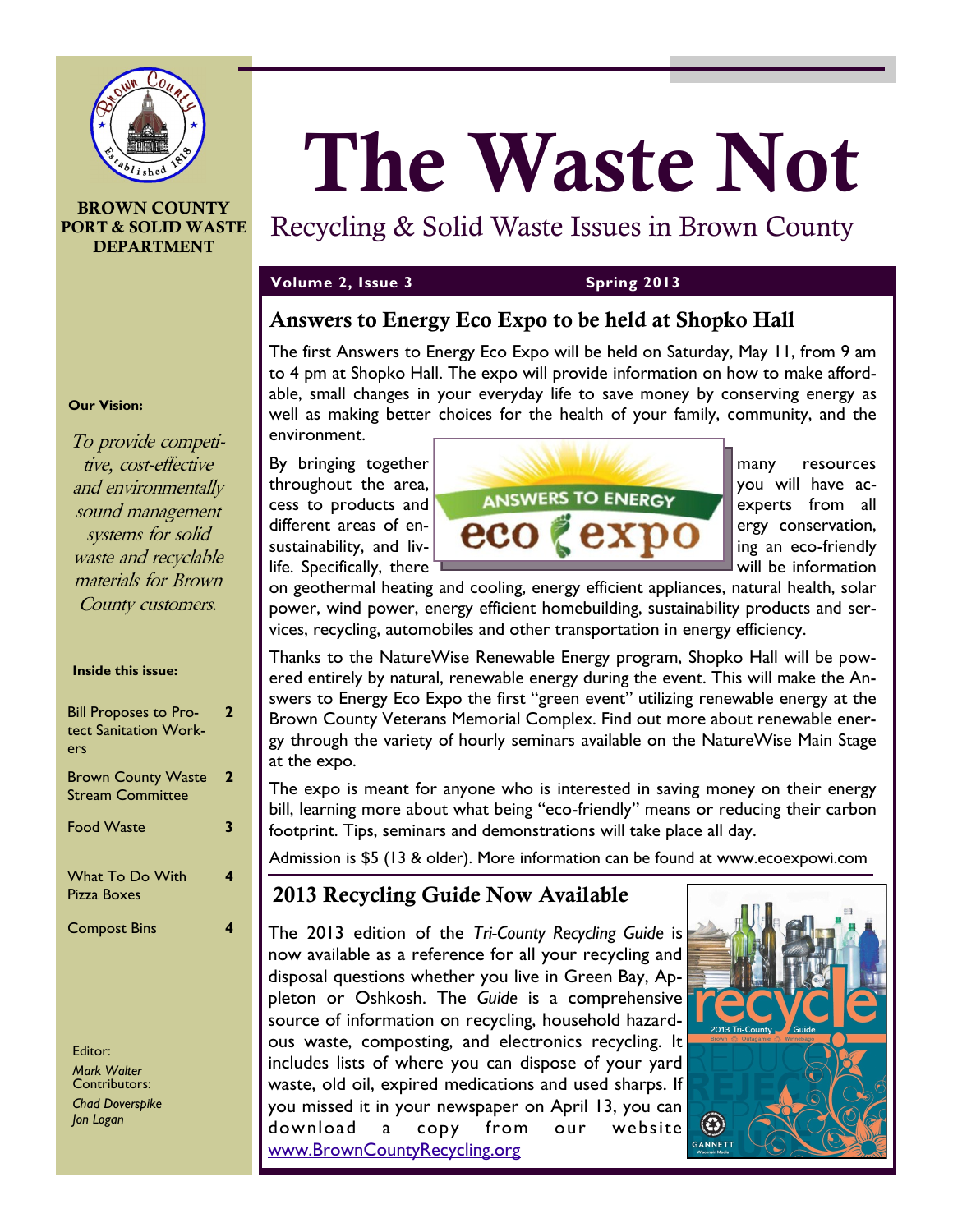#### **Page 2 The Waste Not**

*DID YOU KNOW? By recycling one ton (2,000 lbs.) of paper, we save: 17 trees; 6,953 gallons of water; 463 gallons of oil; 587 pounds of air pollution; 3.06 cubic yards of landfill space and 4,077 Kilowatt hours of energy.*

#### **"Slow Down to Get Around" Bill to Protect Sanitation Workers**

A bill to protect sanitation workers in Wisconsin was introduced in the Wisconsin Legislature this spring. The "Slow Down to Get Around" bill (AB 159/SB 145) doubles the fines for moving violations committed while going around sanitation trucks providing sanitation workers with the same safety protections extended to highway maintenance and construction workers.



The principal working area for sanitation workers collecting recyclables or garbage are our public roads. Sanitation workers frequently begin their daily task well before sunrise, working long hours to ensure waste and recycling is collected, regardless of weather conditions. They play a critical role in the protection of not only our environment, but also public health.

While companies and organizations across the solid waste industry implement comprehensive safety programs, requiring workers to wear high-visibility, reflective gear and trucks to have safety beacons, motorists disregarding the safety of these workers puts each worker in peril.

This bill is strongly supported by Wisconsin's solid waste associations – The Associated Recyclers of Wisconsin (AROW), Badger chapter of the Solid Waste Association of North America (SWANA), and the Wisconsin Counties Solid Waste Management Association (WCSWMA).

#### **Brown County Waste Stream Committee**

The Brown County Waste Stream Committee is one of four economic development committees created in March 2012 by Brown County Executive Troy Streckenbach to focus on establishing an attainable business plan and long-term strategy of redirecting the amount of waste going into landfills, and turning it into marketable, saleable materials thus positioning Brown County to be environmentally sustainable and economically beneficial.

The Committee began meeting monthly in April 2012 with the vision being for Brown County to repurpose the maximum amount possible from the existing waste stream into beneficial re-use opportunities. Criteria to be satisfied include: reduce the amount going into landfills with minimum capital expenditures, while maintaining the lowest possible costs for users of the service and find the best options for the environment.

The Committee, comprised of individuals representing public and private entities, education and County government established a set of goals to begin its work:

- 1. Review history and inventory all the current offerings of the Brown County Solid Waste Operation.
- 2. Conduct a waste stream characterization study.
- 3. Conduct a Market Development Directory.
- 4. Identify all existing technologies to determine feasibility and compatibility.
- 5. Analyze the potential of the South Landfill site.
- 6. Provide recommendations to the various government bodies as well as private industrial entities concerning a long term strategy for redirecting the amount of waste going into landfills.

As a result of a 10-month collaboration, the Committee made the following recommendations:

 Expand collaborative recycling program for plastics (3-7), organics and commercial recycling by creating the infrastructure to accommodate such expanded programs.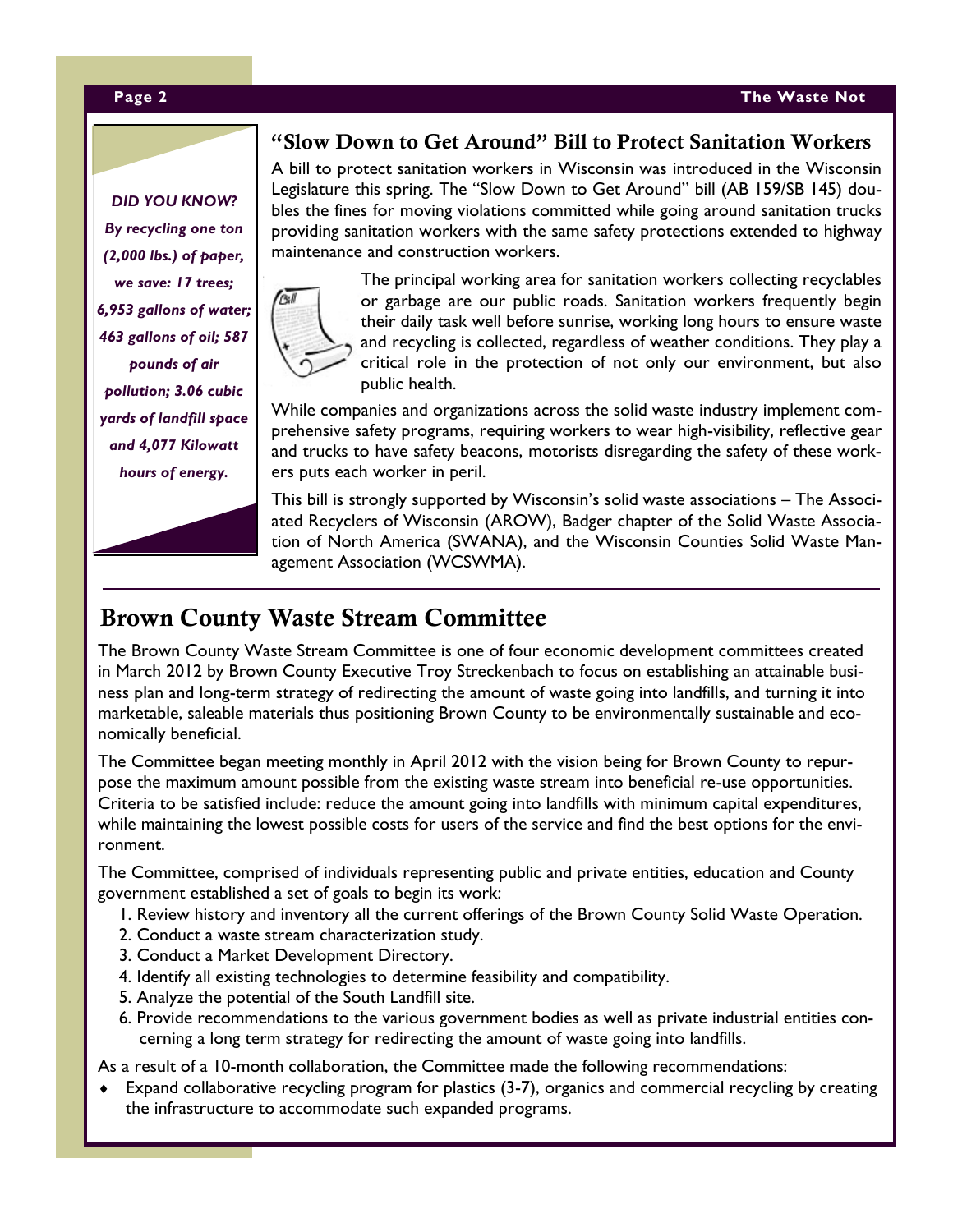#### **Volume 2, Issue 3 Page 3**

*(Continued from page 2)*

- Expand upon current educational impact through regional messaging and better utilization of the county's website and social media to help change the mindset of people to view our waste as a valuable resource.
- Enhance or develop additional partnerships and recruiting companies to the region that have already proven successful in the resource recovery industry.
- Build current recycling cluster and utilize Economic Development Organizations to help with strategic and targeted supply chain development. Identify gaps/opportunities whereby business attraction can be promoted along with the nurturing of new businesses/entrepreneurs to help fill those gaps.
- Pursue grant opportunities with the possibility of collaborating with other related groups. Additional funding could be used to further our efforts of resource recovery systems, public education, analysis, feasibility studies and other items related to the development of the South Landfill.
- Encourage research and development by universities and/or the private sector to address problem materials.
- Create a more robust dialogue between other groups/stakeholders such as community groups, government, advisory/policy boards, and universities.
- Examine the long-term opportunity involving the strategic utilization of Brown County's South Landfill as a potential resource recovery park.

The Committee concluded that the result of these actions will be a more sustainable approach to solid waste management in Brown County and the region.

## **Food Waste Largest Portion of Municipal Solid Waste**

According to the US EPA, about 40 percent of all edible food in the U.S. is wasted with a large portion of that waste coming from consumers. The average American throws away between \$28 and \$43 in the form of about 20 pounds of food each month. Consider these cost estimates of all the food that never gets eaten in the U.S., and imagine just how much we can save by wasting less food:

- Almost half the food in the United States goes to waste.
- Food is now the #1 material sent to landfills and incinerators each year.
- Food waste makes up almost 14 percent (33 million tons) of all the municipal solid waste generated in the United States.
- Less than 3 percent of food waste is recovered.
- 25 percent of all freshwater used in the U.S. is used to process food that is wasted.
- 4 percent of total U.S. oil consumption.
- \$165 billion per year (more than \$40 billion from households).
- \$750 million per year just to dispose of the food.
- Food waste losses account for up to \$100 billion per year; \$30-40 billion occurring within the commercial or retail sector (e.g., restaurants, convenience stores) and \$20 billion from farming and food processing.

To learn more about food waste, visit www.epa.gov/foodrecovery